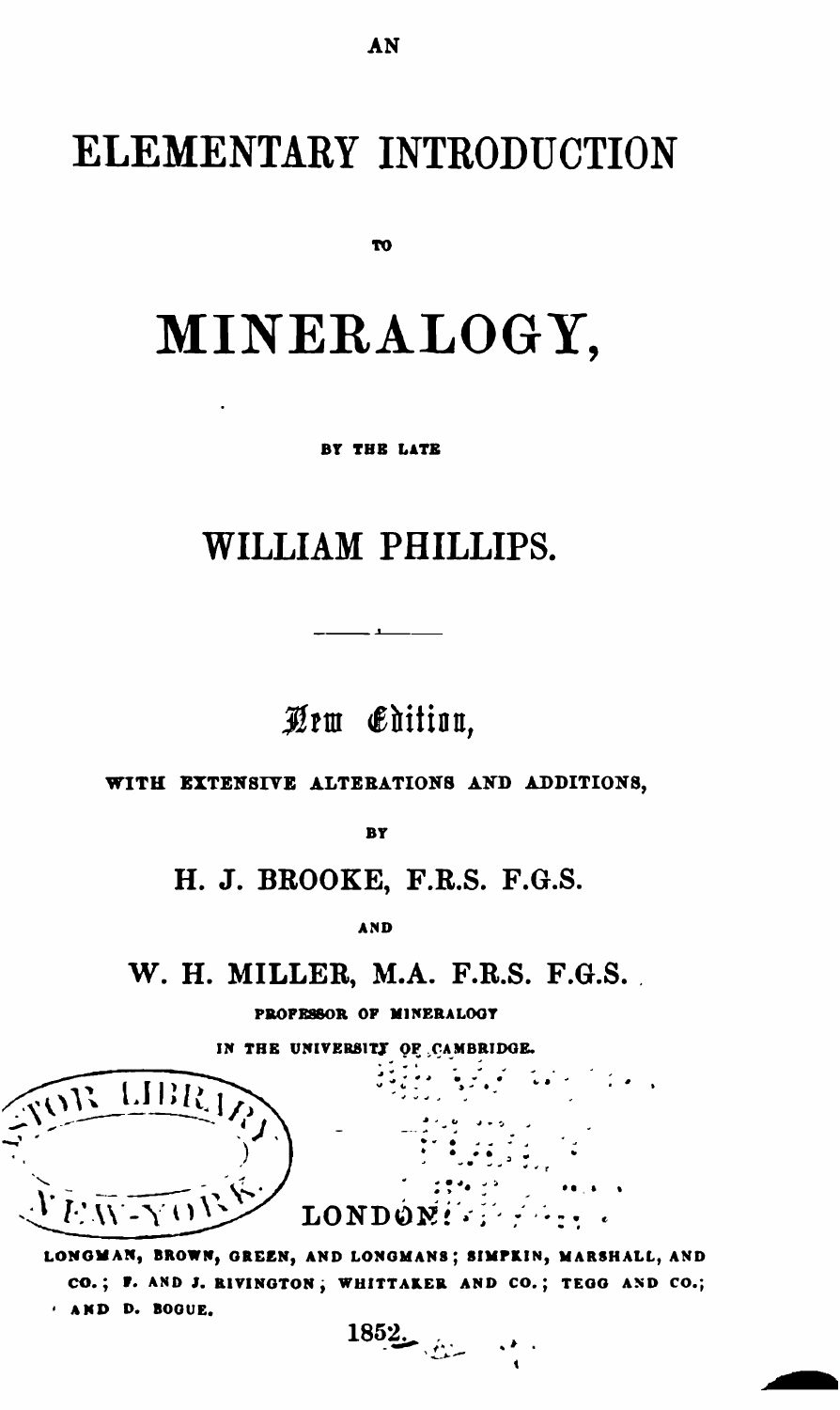parent in a direction perpendicular to  $b$ . Lustre on  $b$  pearly; the other face8 adamantine, inclining to vitreous. Red of various shades, grey, green. The red varieties incline to blue when viewed in a direction perpendicular to *b*. Streak peachblossom-red. Sectile. In thin plates flexible.  $H = 1.6...8.0$ . The lowest degree of hardness on  $b. \quad a = 2.9...3.1$ .

In the matrass gives off water and turns blue, but yields no sublimate. The red varieties from Schneeberg become green. Before the blowpipe on charcoal emits arsenical vapours, and melts in the inner flame into a blackish-grey globule of arsenide of cobalt. Imparts a smalt blue colour to glass of borax. Soluble in hydrochloric acid, forming a rose-red solution. Becomes black when digested in potash.

 $Ca<sup>3</sup> As + 8H$ , oxide of cobalt 37.56, arsenious acid 38.39, water 24:05.

Analyses of erythrine from Schneeberg by Kersten:-

| Arsenic acid $\cdots$ $\cdots$ 38.43 |  |  |          |  |        |      | 38.30                    | 38.10 |
|--------------------------------------|--|--|----------|--|--------|------|--------------------------|-------|
| Oxide of cobalt 36.52                |  |  |          |  |        |      | $33 - 42$                | 29.19 |
| Protoxide of iron                    |  |  |          |  | . 1.01 | 4.01 | $\overline{\phantom{m}}$ |       |
| Lime                                 |  |  | $\cdots$ |  |        |      | $\overline{\phantom{a}}$ | 8.00  |
| Water 24.10                          |  |  |          |  |        |      | 24:08                    | 23.90 |
|                                      |  |  |          |  |        |      |                          |       |

In attached acicular crystals, elongated in the direction of the edge  $a, b$ ; botryoidal; coating other minerals in the state of a red powder. Occurs usually in beds and veins with other ores of cobalt.

Is found at Scbneeberg and Annaberg in Saxony, Joachimsthal in Bohemia, Saalfeld and Glücksbrunn in Thuringia, Riechelsdorf and Bieber in Hessia, Wolfach and Wittichen in Baden, Allemont in Dauphiné, St. Jean in the valley of Gistain in the Pyrenees, Modum in Norway.

331. ANNABERGITE. - Arseniate of nickel; Phillips. Nickel arseniaté; Hauy. Nickelblüthe; Hausmann. Nickeloeher; Haidinger.

Oblique. Apparently isomorphous with erythrine and vivianite.

 $\boldsymbol{b}$  010.

Cleavage. *b*, very perfect. Green of various shades. Streak greenish-white.  $H = 2.6...8.0$ .  $\theta = 3.078...3.131$ .

In the matrass yields water. Before the blowpipe on charcoal emits fumes of arsenic, and melts into a bead of arsenide of nickel Soluble in nitrio acid.